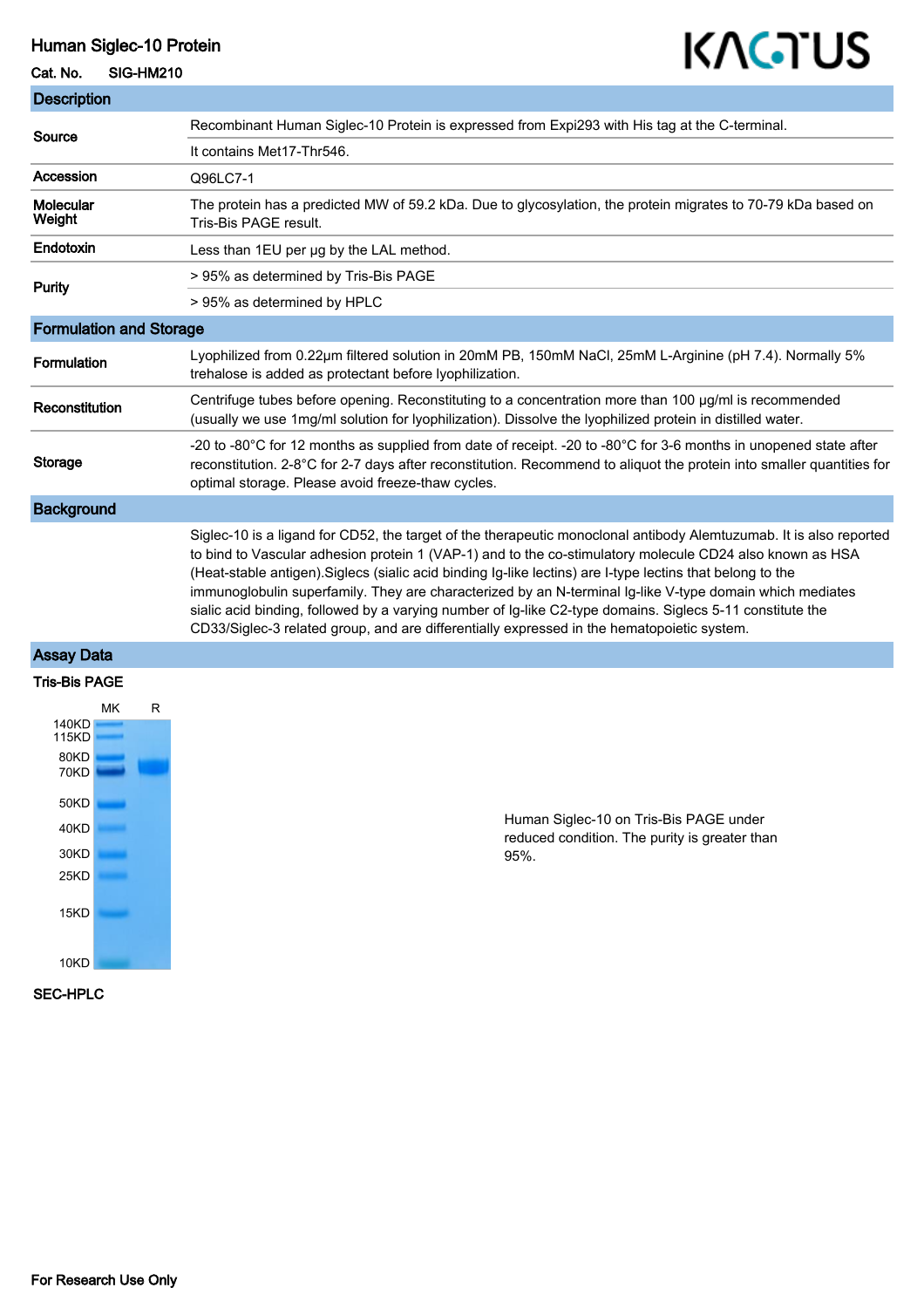#### Human Siglec-10 Protein

## Cat. No. SIG-HM210

## Assay Data



#### ELISA Data



#### The purity of Human Siglec-10 is greater than 95% as determined by SEC-HPLC.

Immobilized Human Siglec-10, His Tag at 0.5μg/ml (100μl/Well). Dose response curve for Anti-Siglec-10 Ab., hFc Tag with the EC50 of 7.4ng/ml determined by ELISA.

#### Batch to Batch Consistency



Human Siglec-10, His Tag ELISA 0.05µg Siglec-10, His Tag Per Well

Immobilized Human Siglec-10, His Tag at 0.5μg/ml (100μl/Well). Dose response curve for Anti-Siglec-10 Ab., hFc Tag with the EC50 of 7.3/7.7/7.4ng/ml determined by ELISA.

#### SPR Data